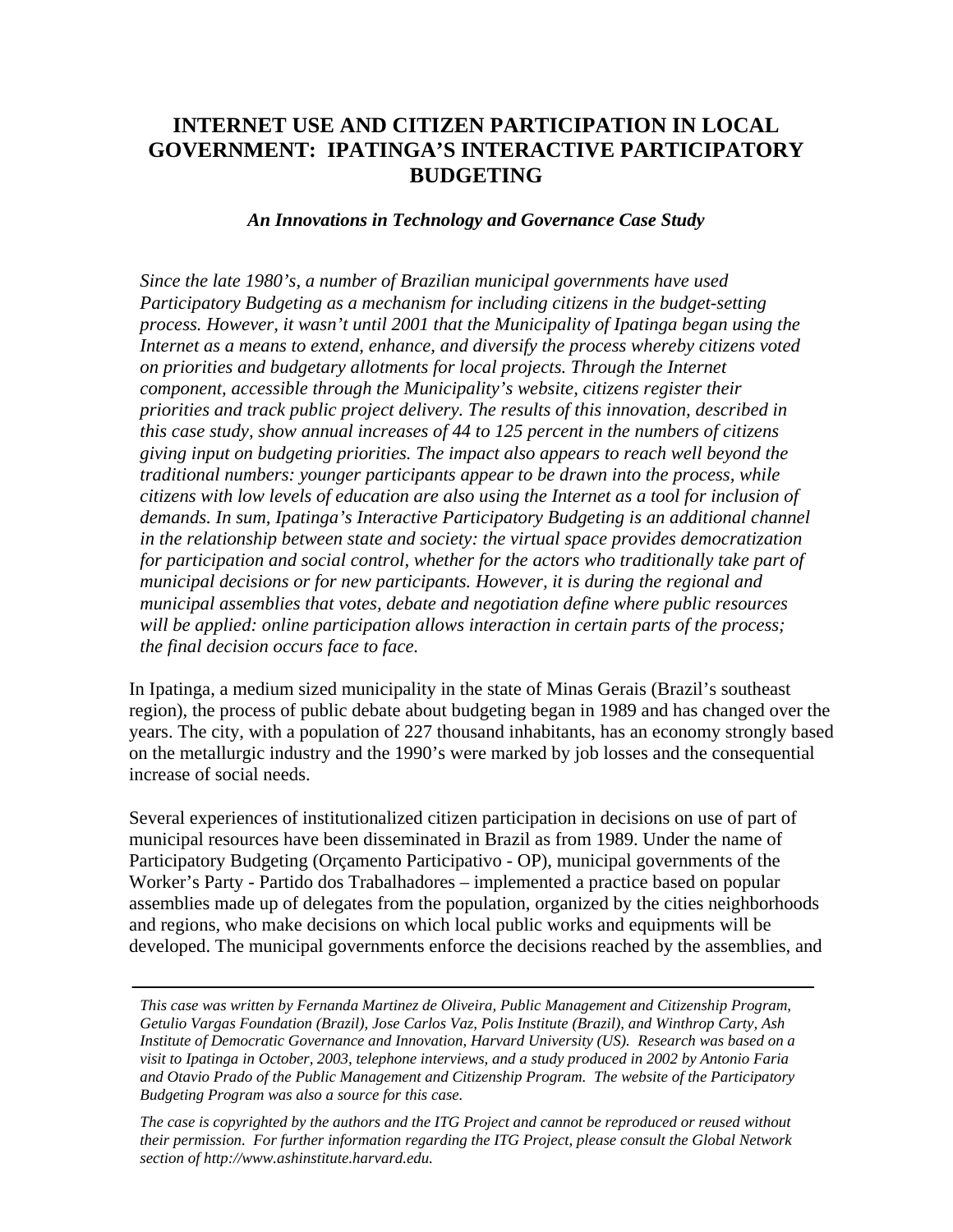include them in the following year's budget proposals. The principles this system stems from are the two classic reasons for citizen participation in decisions on public policy: that the citizen has the right to decide on how public spending should happen locally and that this participation improves resource allocation.

Usually the decisions taken refer to works of infra-structure which have a direct impact on the needs of the low income population, which is more dependent on governmental actions: road paving, school construction, flood containment works and public leisure spaces. Among the results usually pinpointed as produced by the process of participatory budgeting are the improvement of living conditions in the community that benefits from the investments, thanks to the adaptation of actions according to the demands observed by the population, more commitment by governments to the chosen projects, the social control exerted by representatives of the population, the creation of participatory channels with actual decisionmaking powers and the empowerment of popular leaderships.

### **Description of the process of participatory budgeting in Ipatinga**

Participatory budgeting was adopted as an instrument for democratization of the decisions of the municipal government. To carry out the yearly cycles of discussion and deliberation, the city was divided into nine regional budget sectors (made up of neighborhoods, districts and rural communities) which receive differentiated amounts for their priorities, defined from indicators which take into account social, active citizenship and administrative criteria.

The main organ is the Municipal Budget Council (created in 1990), made up of 126 participants, including municipal authorities, representatives from civil society entities and regional councilors, who are chosen by direct vote, and the proposals of priorities for each region are defined through the Council's assemblies. In 2003, for the first time, an electronic voting system was used in the election of the 445 regional representatives. The Municipal Council, during the Municipal Congress for Budgeting Priorities (Congresso Municipal de Prioridades Orçamentárias - COMPOR), the event which closes the yearly cycle of debates, approves the final list of budget priorities for the whole city.

The proposals approved by COMPOR are incorporated into the following year's budget law proposal. In 2003, Ipatinga's Participatory Budgeting allocated US\$[1](#page-1-0).2 million<sup>1</sup> from the current revenue to outline public works in the neighborhoods as well as the total sum of capital revenue (approximately US\$11.95 million) to plan long-term projects, as discussed in the four-year plans. The total amount destined towards applying collective decisions (around US\$13 million) corresponds to 13.59% of the city's total budget for 2004. It is the councilors' role to follow and supervise this process through monthly meetings of the Municipal Budget Council and meetings every two months of the Regional Councils.

### **Interactivity and participatory budgeting**

 $\overline{a}$ 

<span id="page-1-0"></span><sup>&</sup>lt;sup>1</sup> The value in dollars was based on the exchange rate of US\$1/ R\$2,95 (rate for the 17th of October, 2003).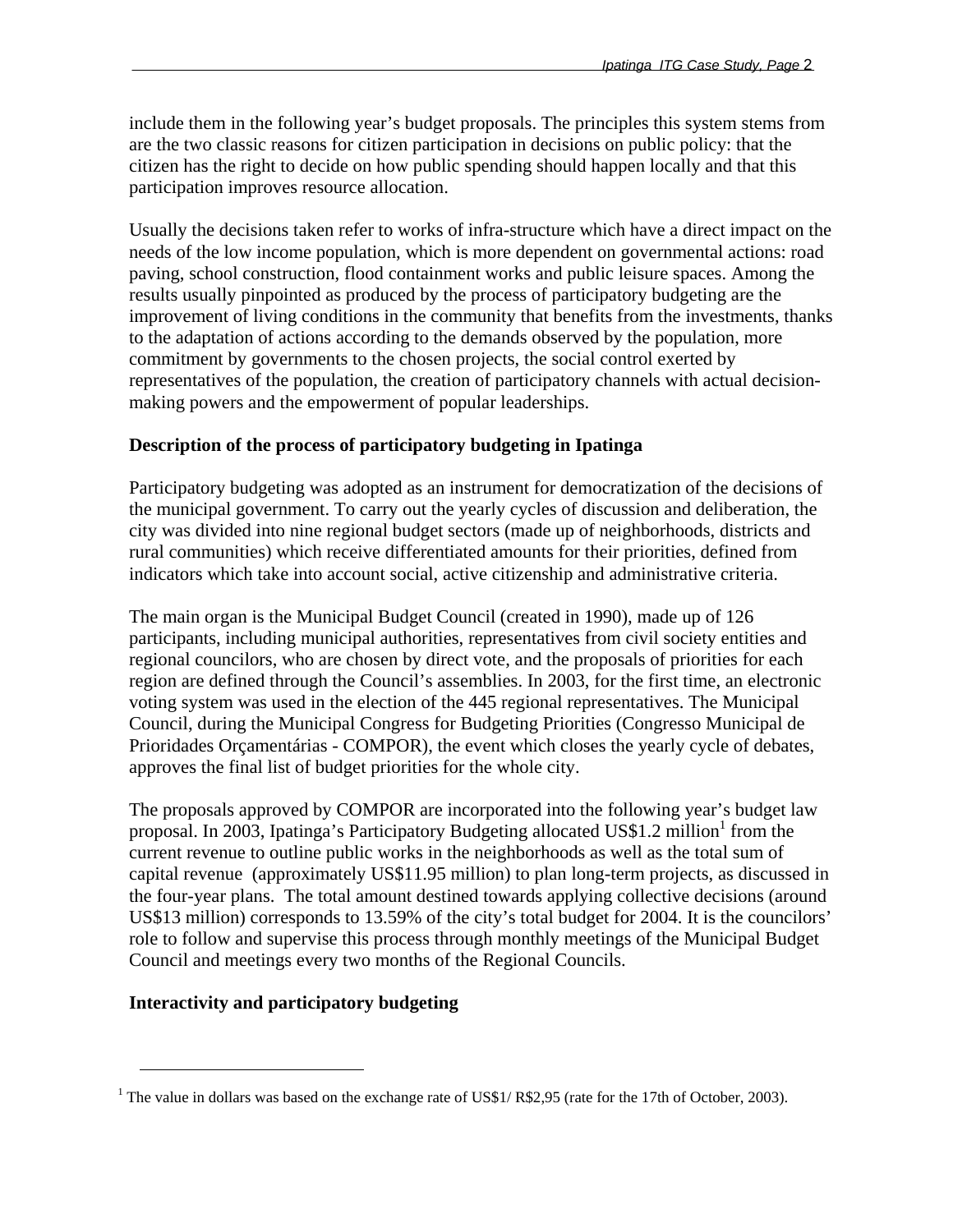Since 2001, Ipatinga's municipal government has begun to make intensive use of the Internet in participatory budgeting. During four months, computers are available in twelve distinct locations around town (besides the town hall and shopping center, public terminals are located in municipal schools) so that citizens can indicate priorities for their streets, neighborhoods or the whole city during the period that precedes the assemblies in each region. Trained staff accompany the process explaining how to use the computer and the website while the priorities for the participatory budgeting are being indicated. This activity is preceded by an intense promotional campaign, which includes distribution of printed matter and orientation at schools.

Besides the mechanism for indicating priorities via the Internet, citizens and civil society organizations can accompany, during this period, all city proposal online submissions. In this way, it is possible not only to strengthen common proposals but also to prepare for a more qualified participation in the collective assemblies.

Online proposals are added to those submitted in a traditional form (taken in writing to the city hall) and the whole is discussed during the regional assemblies. Before this, the municipal government's team evaluates the proposals for technical and financial viability to provide more data for the collective decision-making.

Because proposals are defined only during key moments of regional assembly and municipal congress, Internet voting is merely indicative. Any citizen can indicate proposals via Internet by filling out a simple form. The developed system tries not to create bureaucratic barriers for participation, although it seeks to preserve security aspects. E-mail access is one of the necessary items for participation: it serves as a channel of communication between citizen and government. Through it, for example, the citizens who indicate proposals are invited to take part in their region's assemblies.

Another important online tool available for the citizens of Ipatinga is the possibility of becoming a "fiscal agent." The citizen-user can obtain information periodically via e-mail through personalized selections on the website, combining one or more categories by project name, neighborhood, region, type of project, status and year of approval. Each project is accompanied by value, location, a photograph and position on the map. Before the introduction of new technological tools only participants of monthly and bimonthly accountability meetings carried out this control. Besides this, throughout the whole year any user can submit proposals for improvements in the city, and give suggestions that will reach relevant public organs.

The transmission of the Municipal Congress for Budgeting Priorities (COMPOR) and of online chats with the mayor during the event complete the set of online participation tools, made available by the municipal government of Ipatinga.

The Interactive OP website hosts Ipatinga's participatory budgeting presence on the Internet, providing information about the process and helping with dissemination. It uses up-to-date and market-compatible database and Internet technologies, allowing for growth in the number of users and the amount of information stored. Therefore, it is possible to offer resources for following-up on the development of projects defined in the participatory budgeting. The system, developed by a private company, is managed by government technicians (for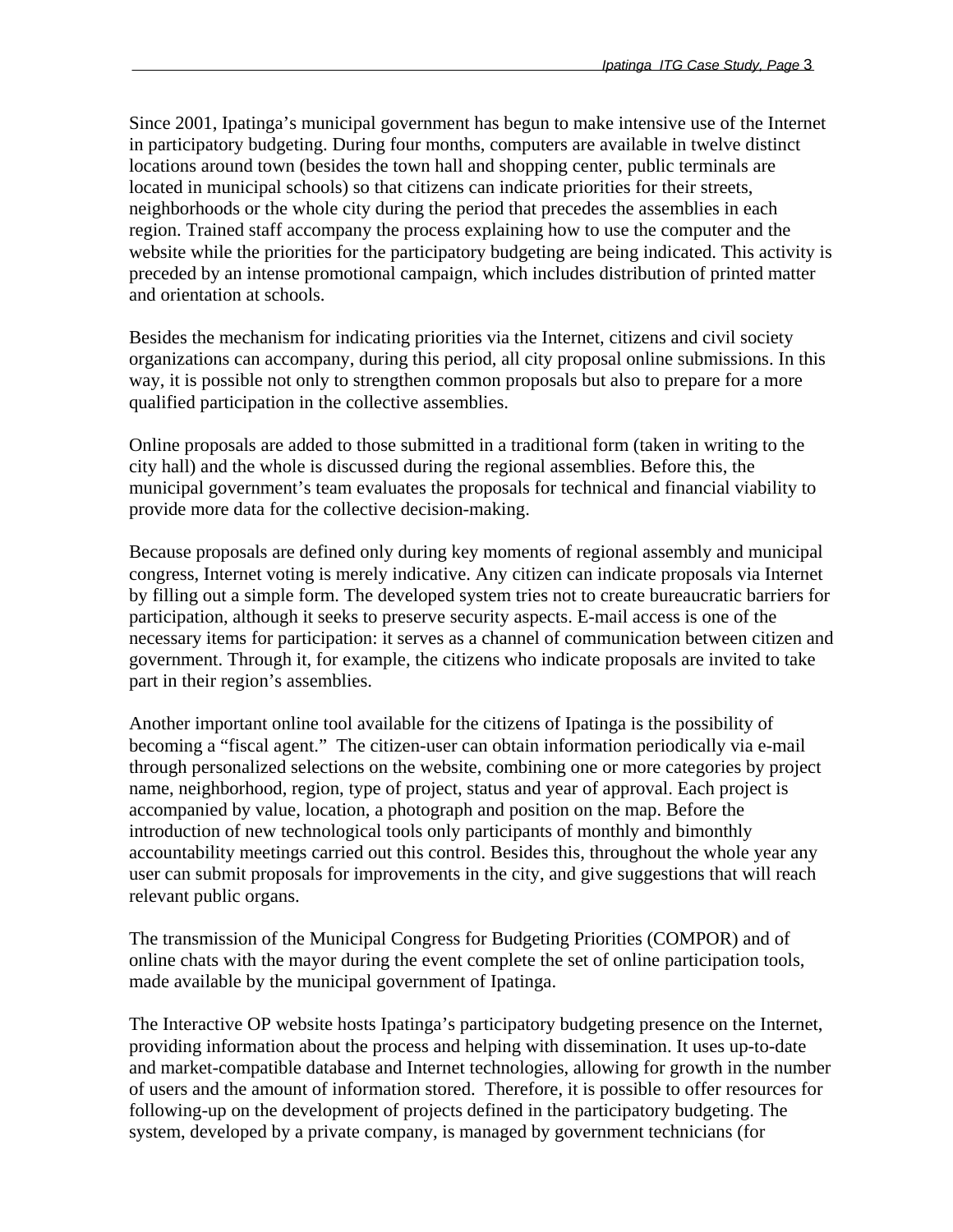example, the maps by the geo-processing department and information on public works by the budget department). Most of the information existed in the government's data banks, needing only a tool to make them democratic.

## **Replication and other examples**

Although municipal government often receives consultations from other municipalities interested in their experiences with participatory budgeting, the example of Ipatinga's Interactive Participatory Budgeting has not yet been widely adopted in other locations in Brazil. Among the municipal governments whose participatory budgeting websites best resemble Ipatinga's are Porto Alegre (capital of the state of Rio Grande do Sul) and Belo Horizonte (capital of Minas Gerais). The first offers the possibility to indicate and vote on priorities as well as resources for following the development of collective demands. The second only offers the follow-up option. No other municipal website has resources for personalizing website use, available in Ipatinga.

In general, municipalities give relatively little attention to Internet use for participatory budgeting, using it only to announce meetings and the development of public works. This is due basically to the fact that engagement in participatory budgeting is higher in the lower income social sectors, which have higher demands for works of local infrastructure and less means for Internet access. There are national groups for reflection and exchange of experiences with participatory budgeting, such as the National Forum of Popular Participation. Internet use in these processes is far from being a top priority on the agenda for discussion.

### **Results, achievements and difficulties**

The addition of the Internet allowed the number of indications of priorities to grow 44.6% in 2001 (the first year in which Internet was used in the Participatory Budgeting), 166% in 2002 and 125% in 2003. Online indication of priorities became, in 2003, the principal means used by citizens: from the more than 4,300 suggestions, 96% were sent via Internet (in 2002 these made up 70% of the total of indications and 17% in 2001).

According to the municipal government, public prioritization of issues via the Internet has raised the number of participants in regional meetings by approximately 35%. This increase in participation is seen most within the middle class and with people outside of organized groups, influencing the type of debate carried out.

Despite the great impacts presented, the case shows evidence that much progress must be made to achieve new standards of social control. Information provided for tracking projects is very summarized, without space for relevant data such as unit costs, comparison with costs and delivery dates of similar public works, contracted suppliers or explanations on stages and development of works.

Thanks to the existence of public access points with staff support, Internet participation is not restricted to middle class computer owners. The municipal government points out that there is also a lot of Internet participation in the suburbs, a fact that can be ascertained through the participants' level of education: 59% of the people who made suggestions through the website in 2003 have not completed primary education. However, like any other initiative by